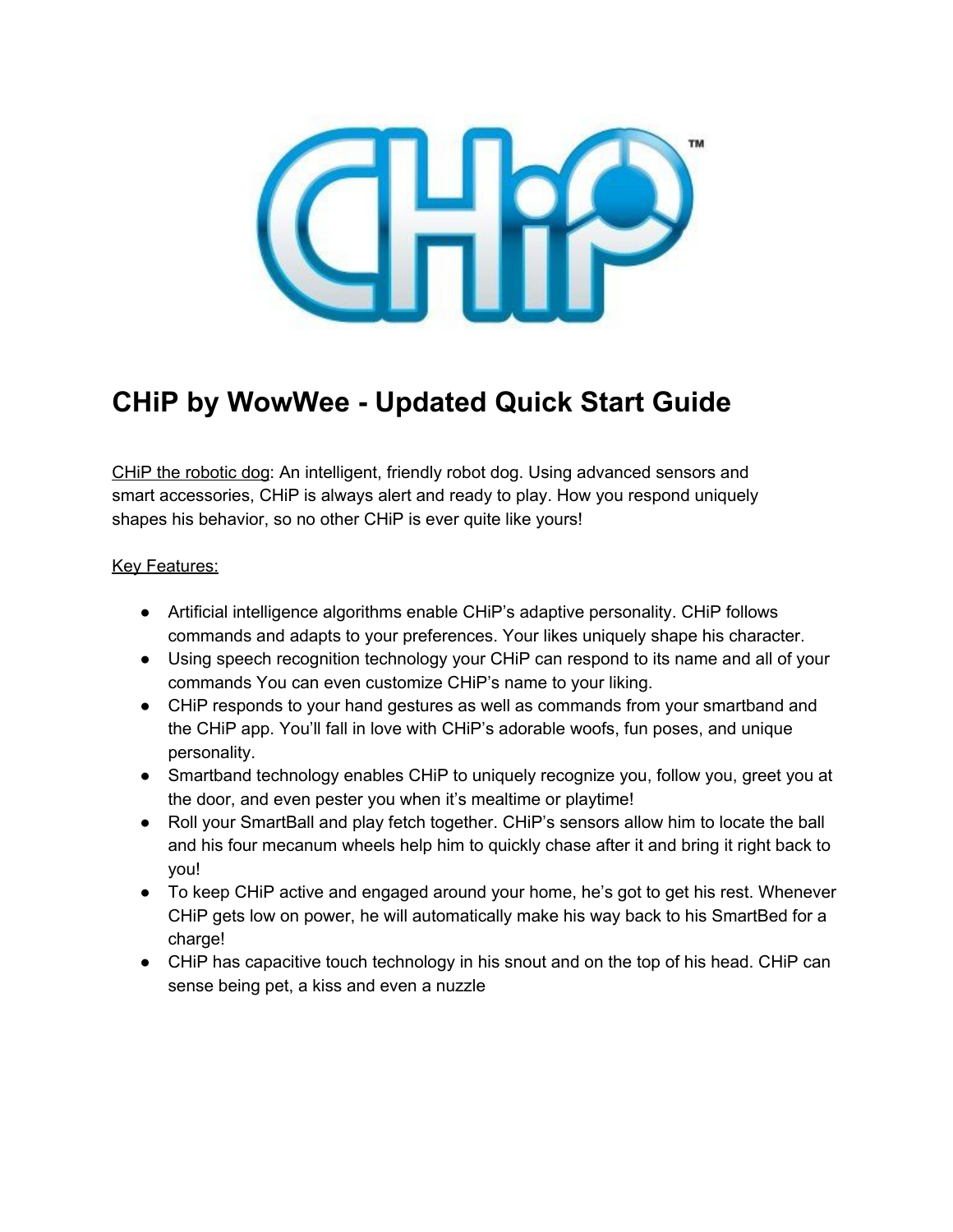### **First things, First: Download The CHiP App**

The CHiP App is an important piece to the CHiP experience. We push updates through the app all the time. In order to make sure your CHiP is full of all the latest and greatest features, make sure your app is up to date.

To connect to CHiP, download and launch the CHiP app and make sure your Bluetooth setting is switched on. From here, simply tap the CHiP on your screen. Once CHiP's eyes blink green, you'll know you're connected.

### **The SmartBand**

The SmartBand is a key part of the CHiP experience. When you wear it, you and CHiP are connected.

#### Getting started

To turn on your smartband, press and hold the CHiP button in the middle of the band. A blinking light at the top of the band means the smartband is on, and a solid blue light indicates that CHiP and the band are connected.

When you first turn on the SmartBand, CHiP will greet you by facing you. Sometimes, CHiP will run up to you. Hit the CHiP button in the center of the band to make him heel.

#### *The buttons:*

- A. The CHiP button in the center
- B. The location pin at the top
- C. The Like button on the left
- D. The exclamation point on the right
- E. The Doggy icon at the bottom

There are 2 ways to use each button on your band, either through a light *tap*, or by *holding* it down for *3 seconds.*

Last but not least, you can check your smartband battery levels in the CHiP app. When it gets low on battery, charge it up with the included micro USB cable.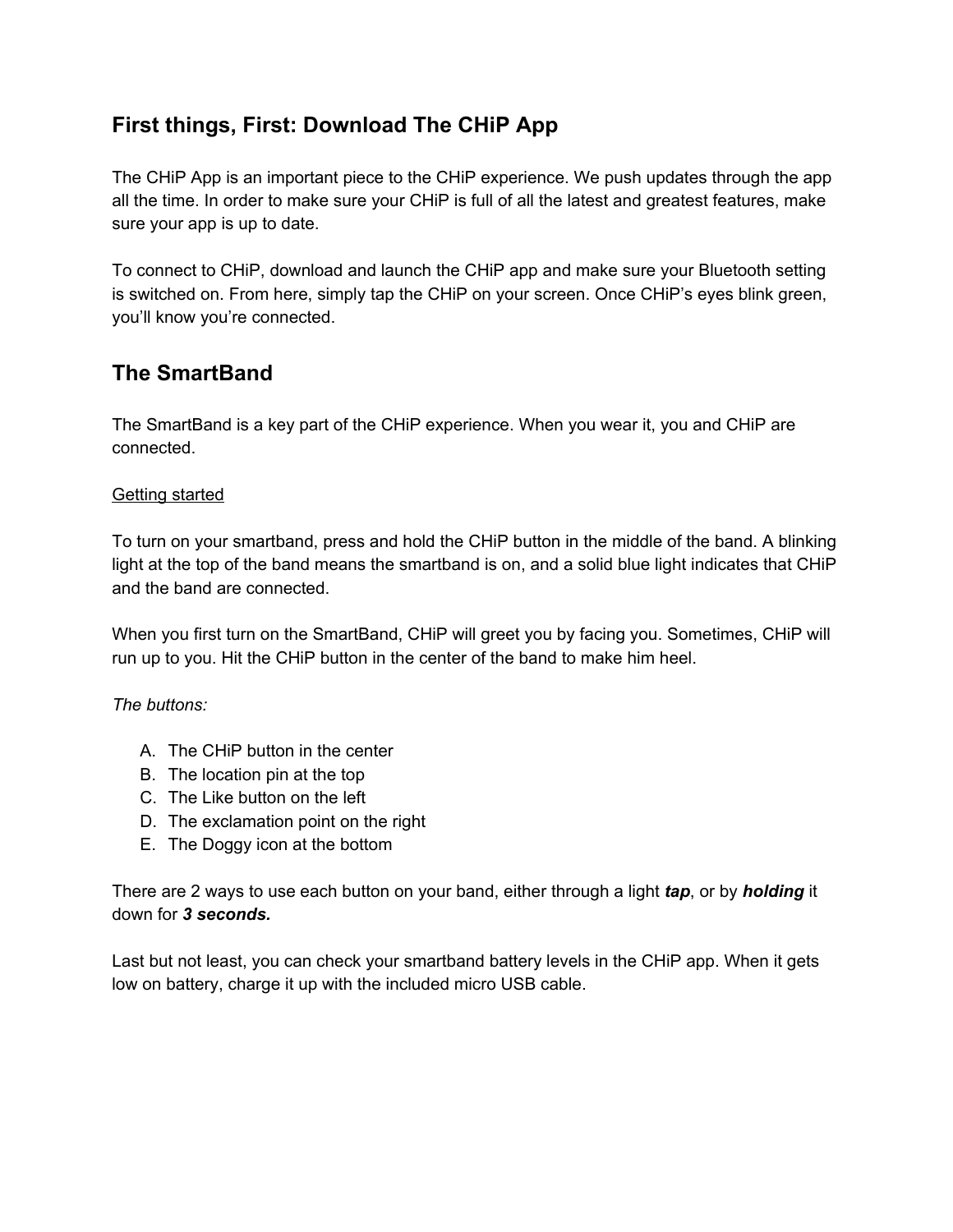#### Smartband Tips:

#### A. The CHiP button

- The CHiP button is like almost like saying "heel". When you tap the CHiP button, it means you want CHiP to stop, look and listen.
- Whether CHiP is following you, chasing a ball, finding his bed, or doing a dance- if you want him to stop what he's doing immediately and listen up, tap the CHiP button.
- When you hold the CHiP button your band turns into a remote control. You'll know he's in this mode, when the light on the SmartBand turns white. Think of the buttons like a joystick. The buttons indicate forward/backward/left and right. You can also get CHiP to spin if you hold down one of the empty spaces on the band. If you want to deactivate this feature, press and hold the chip button. Once the light on the SmartBand turns blue again, you'll know CHiP is back to being autonomous again.

#### B. The Location Pin: Follow Me CHiP!!

- The location pin serves two functions: come and follow when you tap the location pin on the band, CHiP's eyes will turn teal blue, and he be right over to you.
- Once he's close, tap the CHiP button to make him stop in place.
- A key hint here is to always have the light on the band pointed at CHiP's eyes. If ever it appears as though CHiP isn't listening, make sure CHiP is in range, and that his eyes can properly see that light on your Smartband.
- When you hold the location pin on the band, CHiP's eyes will turn teal as well only this time he'll follow you around. Again, it's key to make sure the light on the band is visible to CHiP's eyes. If ever you want to leave follow-me mode, all you need to do is hit the CHiP button in the center of the band.

#### C. The Like Button

- The Like Button is how CHIP learns what behaviour you like best. For every one sensor, there are several possible animations and actions. Hitting the Like Button means that CHiP will tend to behave according to what YOU like best.
- For example, when you touch CHiP's snout, CHiP will react with either a kiss, a pant, or a growl . Hit like for your favorite and CHiP will react that way more consistently moving forward.
- When you hold the like button, CHiP's eyes will turn purple which means it's time for a rest. CHiP finds his bed best when he's lined up with the front of the bed. If CHiP looks he's doing a shimmy, it means he's a little too far from the bed to track it. try moving CHiP a little closer to the bed so that he can get some rest!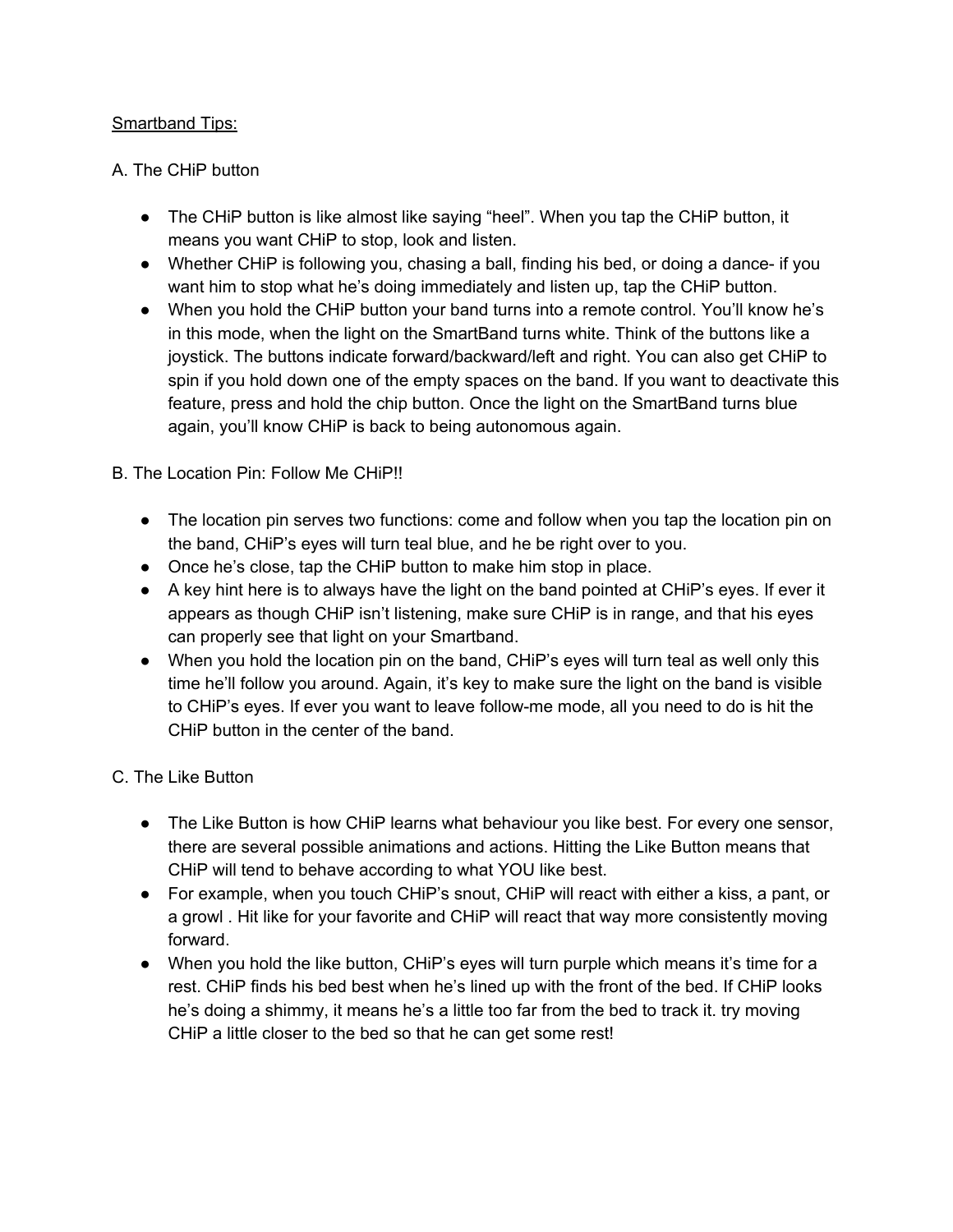#### D. The Exclamation Mark

- When you tap the exclamation mark on the SmartBand, it means you want CHiP to listen up. Tapping this means CHiP will recognize your voice without saying "Hey CHiP" first. Now you can go right to the command. Like this: Sit down.
- When you hold the Exclamation Button, it's time for a game of soccer. CHiP loves to play goalkeeper. CHiP's eyes will turn yellow and then white to let you know he's getting set. Once they return to yellow it means he's ready. Roll the ball and CHiP will try to save it, and hit it back to you! Remember to wait for his eyes to turn solid yellow before rolling it again.

#### F. The CHiP head

- Tap this button, and CHiP will show off his famous dance moves.
- If you hold the CHiP icon, it's time to play fetch. CHiPs eyes will turn yellow which means he's ready to get started. Roll the ball and CHiP will chase it down. CHiP tracks the SmartBall best when he can properly see the sensors on the ball. If CHiP stops moving, it's probably because the ball is rolling on a side where there no sensors. If this happens, try giving the ball a little kick and CHiP should pick it up again.
- Once CHiP gets it, his eyes will turn teal blue which means it's time for him to bring it back.

#### *Customizing Your Smartband*

While the SmartBand comes preset with tap and hold functions, you can also customize what the hold functions on the band do with your CHiP app. Open up the settings menu and hit connected devices icon, then the smartband icon, and then hit customize. From here, touch and hold the button you wish to swap. In this example, we've turned the hold function on the CHiP icon into an automatic yoga move!